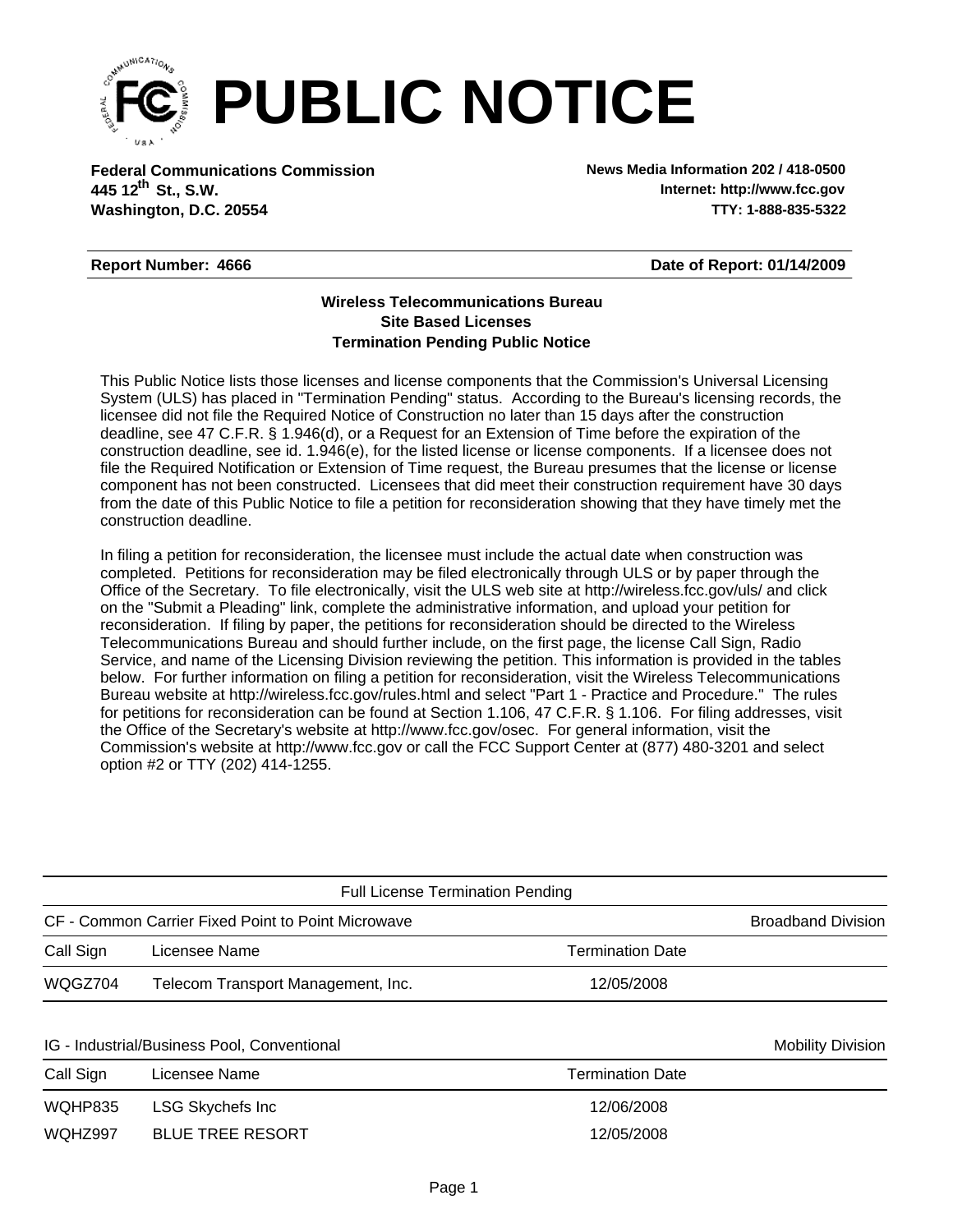| <b>Full License Termination Pending</b>     |                                       |                         |  |  |  |  |
|---------------------------------------------|---------------------------------------|-------------------------|--|--|--|--|
| IG - Industrial/Business Pool, Conventional | <b>Mobility Division</b>              |                         |  |  |  |  |
| Call Sign<br>Licensee Name                  |                                       | <b>Termination Date</b> |  |  |  |  |
| WQIA397                                     | <b>Shaw SSS Fabricators</b>           | 12/06/2008              |  |  |  |  |
| WQIA401                                     | Siemens Energy and Automation         | 12/06/2008              |  |  |  |  |
| WQIA664                                     | GOLDEN OCALA GOLF AND EQUESTRIAN CLUB | 12/11/2008              |  |  |  |  |

| MG - Microwave Industrial/Business Pool |                                    |                  | <b>Broadband Division</b> |
|-----------------------------------------|------------------------------------|------------------|---------------------------|
| Call Sign<br>Licensee Name              |                                    | Termination Date |                           |
| WQGZ905                                 | CLEARWIRE SPECTRUM HOLDINGS II LLC | 12/06/2008       |                           |
| WQGZ906                                 | CLEARWIRE SPECTRUM HOLDINGS II LLC | 12/06/2008       |                           |

| <b>Location Termination Pending</b> |                    |                            |                            |   |                                     |  |
|-------------------------------------|--------------------|----------------------------|----------------------------|---|-------------------------------------|--|
| CL - Cellular                       |                    |                            |                            |   | <b>Mobility Division</b>            |  |
| Call Sign                           | Licensee Name      | City<br>Latitude           | <b>State</b><br>Longitude  | # | <b>Location Termination</b><br>Date |  |
| KNKR316                             | SMITH BAGLEY, INC. | Whitehorse<br>35-49-29.0 N | <b>NM</b><br>107-43-36.2 W | 8 | 06/27/2008                          |  |

| <b>Frequency Termination Pending</b>        |                  |                                            |                                       |                        |                          |  |
|---------------------------------------------|------------------|--------------------------------------------|---------------------------------------|------------------------|--------------------------|--|
| IG - Industrial/Business Pool, Conventional |                  |                                            |                                       |                        | <b>Mobility Division</b> |  |
| Licensee Name<br>Lower/Upper Frequency      | City<br>Latitude | <b>State</b><br>Longitude                  | Loc.                                  | Ant.<br>#              | Termination<br>Date      |  |
| KAISER SANTA CLARA MEDICAL CENTER           |                  |                                            | 1                                     | 1                      | 12/06/2008               |  |
| 464.40000000                                | 37-19-57.7 N     |                                            |                                       |                        |                          |  |
| KAISER SANTA CLARA MEDICAL CENTER           |                  |                                            | 2                                     | 1                      | 12/06/2008               |  |
| 464.40000000                                |                  |                                            |                                       |                        |                          |  |
| KAISER SANTA CLARA MEDICAL CENTER           |                  |                                            | 2                                     | -1                     | 12/06/2008               |  |
| 469.40000000                                |                  |                                            |                                       |                        |                          |  |
| Tensas Water Distribution Association, Inc. | <b>NEWELLTON</b> | LA                                         | 3                                     | 1                      | 12/06/2008               |  |
| 154.47875000                                | 32-4-38.3 N      | 91-13-10.0 W                               |                                       |                        |                          |  |
| Tensas Water Distribution Association, Inc. | <b>NEWELLTON</b> | LA                                         | 4                                     | 1                      | 12/06/2008               |  |
| 154.47875000                                | 32-3-58.5 N      | $91 - 16 - 7.7$ W                          |                                       |                        |                          |  |
| Tensas Water Distribution Association, Inc. | ST. JOSEPH       | LA                                         | 5                                     | 1                      | 12/06/2008               |  |
| 154.47875000                                | 31-56-24.0 N     | 91-22-16.0 W                               |                                       |                        |                          |  |
| Tensas Water Distribution Association, Inc. |                  |                                            | 6                                     | 1                      | 12/06/2008               |  |
| 154.47875000                                | 31-48-48.0 N     | 91-24-55.3 W                               |                                       |                        |                          |  |
|                                             |                  | <b>PR</b>                                  | 1                                     | 1                      | 12/06/2008               |  |
| 462.32500000                                | 18-11-50.0 N     | 66-7-41.0 W                                |                                       |                        |                          |  |
|                                             |                  | SMITHKLINE BEECHAM PHARMACEUTICAL CO CIDRA | SANTA CLARA CA<br><b>WATERPROOLLA</b> | Path#<br>121-59-44.8 W |                          |  |